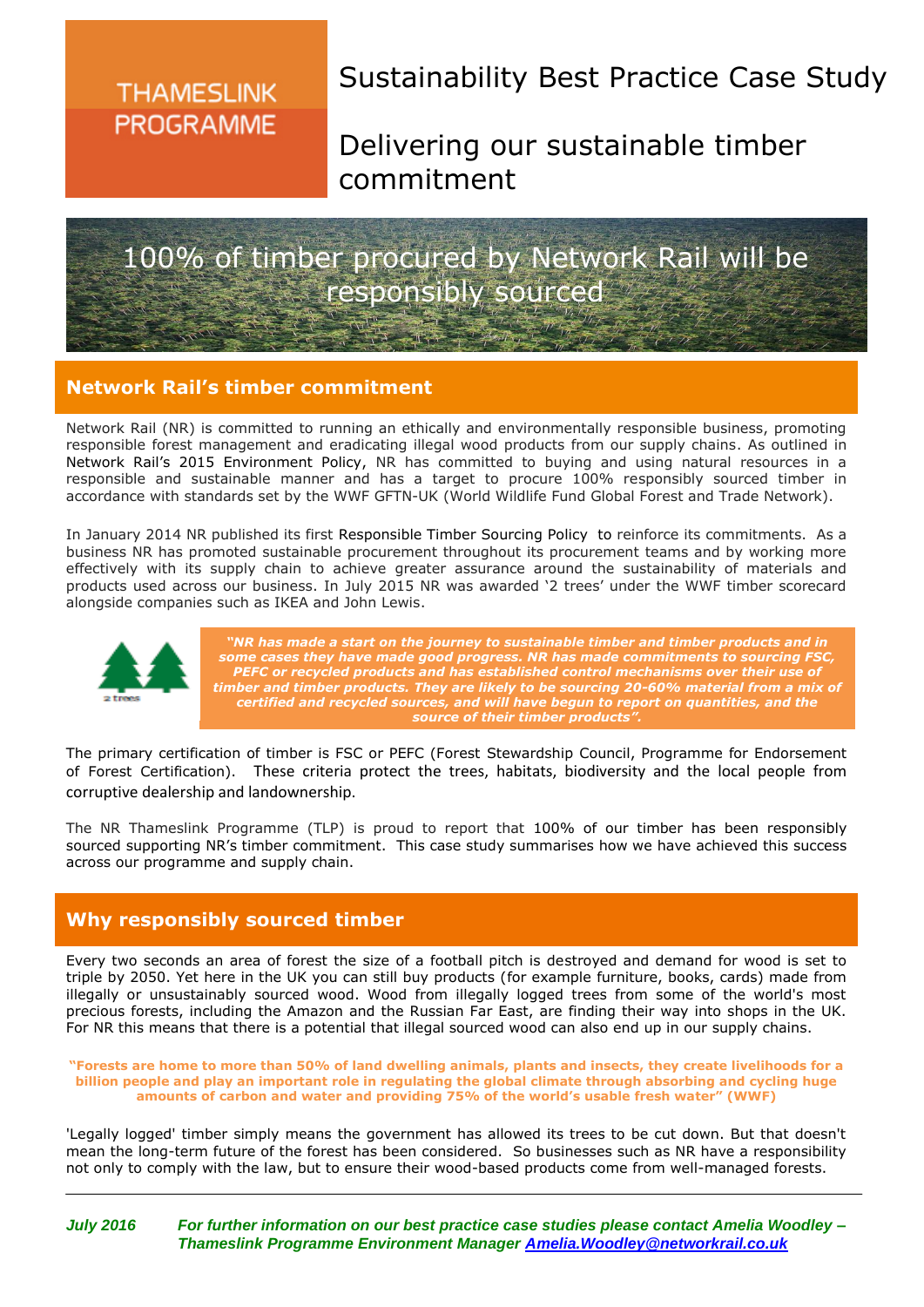#### **A sustainable Thameslink Programme**

The Network Rail (NR) Thameslink Programme (TLP) will transform travel north to south through London. When Thameslink completes in 2018 journeys and connections will be improved giving customers better travel options to more destinations than ever before and modern track and trains will make journeys more reliable.

Sustainability is right at the heart of the TLP and our vision is to **'deliver transport benefits to budget that represents value for money and creates an overall positive impact on the community and the environment'.** To do this we're working to ensure that not only do we achieve the highest standards in sustainability, but we uphold these principles on all fronts.

As part of our sustainability strategy the TLP committed to **"increase the life of materials and reduce the consumption of virgin and unsustainable sources of materials"** through **"procuring 100% certified timber and hold full chain of custody in line with NR timber policy"**

Our commitment also supports the Network Rail Infrastructure Projects Control Period 5 business plan objectives and Sustainability Charter to *"procure 100% responsibly sourced timber in all our projects".*

## **How the TLP has supported NR's timber commitment**



#### **Thameslink Best Practice – London Bridge**

Our London Bridge NR TLP project team and supplier Costain have developed site specific Sustainable Procurement Plans explicitly stating that timber bought has to be labelled, certified and compliant with EU regulations. The plan clearly outlines the checks to be undertaken before the timber can be brought onto the site ensuring suppliers are certified with a full Chain of Custody and are fully FSC/PEFC certified.

Upon arrival on to site, delivery notes are checked and maintained by the on-site Timber Champion to ensure that they are compliant with the Sustainable Procurement Plan and project commitments. Once the appropriate information has been identified the delivery is allowed onto site. By having these processes in place the team can report confidently each period on our timber consumption and meet our contractual requirements with ease.

 processes of their supply chain and deepen their understanding into timber The London Bridge team has also visited and audited their timber supplier, South London Timber. This visit allowed the team to assess the internal certification, sourcing and the types of wood procured for site.



*July 2016 For further information on our best practice case studies please contact Amelia Woodley – Thameslink Programme Environment Manager [Amelia.Woodley@networkrail.co.uk](mailto:Amelia.Woodley@networkrail.co.uk)*